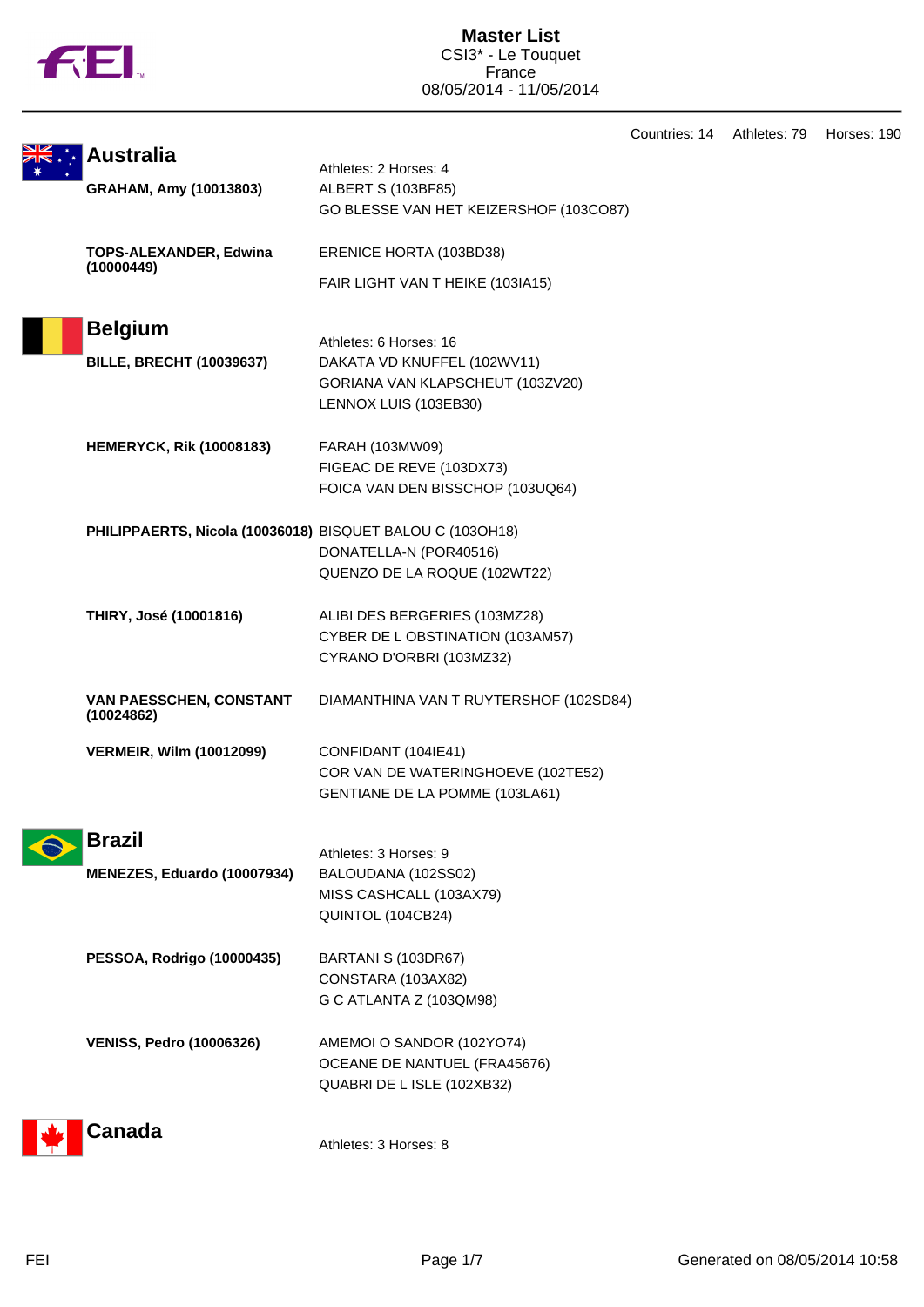| <b>132.</b>                       | <b>Master List</b><br>CSI3* - Le Touquet                                                   |  |
|-----------------------------------|--------------------------------------------------------------------------------------------|--|
|                                   | France<br>08/05/2014 - 11/05/2014                                                          |  |
| <b>FOSTER, Tiffany (10029022)</b> | BRIGHTON (103JG09)<br>MELODY DES HAYETTES Z (102VU25)<br>TRIPPLE X III (GBR43241)          |  |
| LAMAZE, Eric (10000439)           | CESANNA (102SS04)<br>CHECK PICOBELLO Z (103OA38)                                           |  |
| <b>WALKER, Nicole (10078137)</b>  | CONTENANCE 15 (103LE59)<br>COOPER (103CW03)<br>SAPHIR (103XQ95)                            |  |
| Colombia                          |                                                                                            |  |
| <b>BLUMAN, DANIEL (10055402)</b>  | Athletes: 3 Horses: 7<br>CANTANDO LYNGRIIS (DEN40835)<br>EXACTO LS (102WY70)               |  |
| LOPEZ, Rene (10000484)            | AERO FLYER (103HQ81)<br>POLISSONNE DES NEYES (102SF61)<br>QUERIDO DU TILLARD (103YJ81)     |  |
| <b>RUIZ, Mauricio (10010661)</b>  | FARA VAN DE MALTAHOEVE (103DR04)<br>VERONA VII (102UU03)                                   |  |
| <b>France</b>                     |                                                                                            |  |
| <b>AMAR, Dorothee (10006431)</b>  | Athletes: 38 Horses: 88<br>NEMO DE BELOU (FRA45231)<br>QUANTO (103EC34)                    |  |
| ANGOT, Eugenie (10001248)         | AAGJE VAN HET CAUTERHOF (103HA12)<br>DAVENDY S (102XA13)                                   |  |
| AZZOLINO, Aymeric (10009848)      | EVERWOOD VAN'T VEER (103ZU98)<br>LOOPING D'ELLE (FRA40303)<br>NORTON DU GRAVANT (FRA44154) |  |
| BATILLAT, Guillaume (10008823)    | CAROLUS Z (BEL42069)<br>RUMBA DE LA CAVEE (103OT70)<br>UCHIN IMPERIO EGIPCIO (102VC32)     |  |
| <b>BONNET, Jacques (10001675)</b> | SLOE GIN DES HAYETTES (103NO46)                                                            |  |
| <b>BORDAT, Morgan (10045658)</b>  | QUAPITALE DU LAVOIR (102VM24)<br>STAR DE LA BEVIERE (103JK69)                              |  |
| <b>BORRIN, Alexis (10017243)</b>  | MARLOU DES ETISSES (FRA40156)<br>RUBY DE LA FOSSE (103GO89)                                |  |
| <b>BREUL, Hugo (10022524)</b>     | URASIS DE LA MANADE (102UT87)                                                              |  |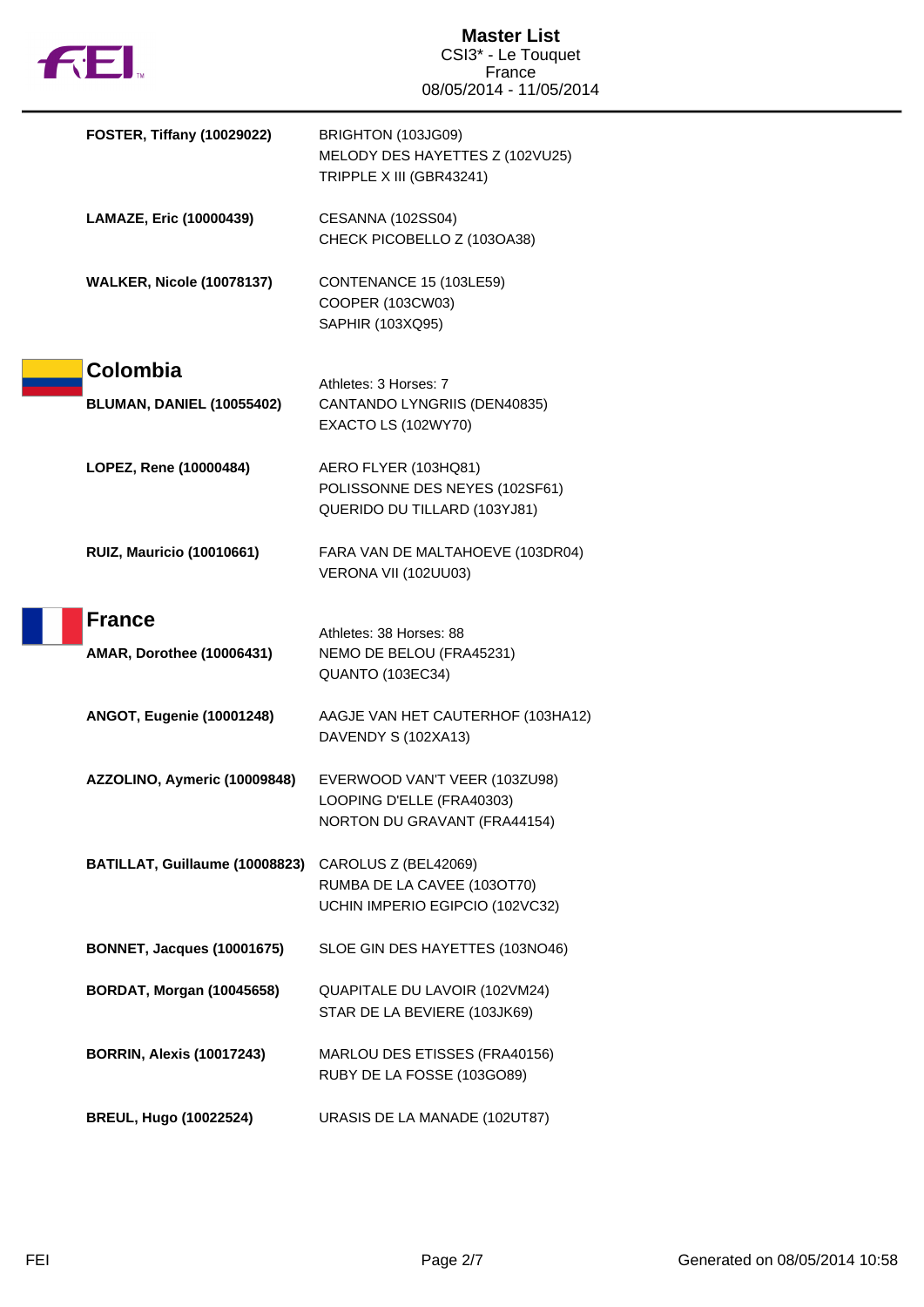

| <b>BREUL, Robert (10002634)</b>                          | ARSOUILLE DU SEIGNEUR (103QT32)<br>QODY DE ST AUBERT (102VJ40)<br>UCHINGO D'ESQUELMES (102XJ83)     |
|----------------------------------------------------------|-----------------------------------------------------------------------------------------------------|
| <b>BROUCQSAULT, Bruno</b>                                | RADJAH DE TALMA (103WN99)                                                                           |
| (10000451)                                               | ROBIN D'EPIC (103PU76)                                                                              |
| COUPERIE, Baptiste (10022640)                            | ELDORF (103BU79)<br>UGAULIN DU BOSQUETIAU (102WF44)                                                 |
| COUPERIE, Edouard (10010947)                             | NECTAR DES ROCHES (GBR41360)<br>QUALITY II (102MH10)                                                |
| DE PONNAT, Aymeric (10000809)                            | ONESTAR DU MESNIL (102PO09)<br>QAPITANO D HAYETTES Z (103MF61)<br>RICORE COURCELLE (103GV57)        |
| DELESTRE, Simon (10002790)                               | QUILVARO DE LYR (102YG16)<br>REGINA DE CHAMANT (102VG90)<br>STARDUST QUINHON (103SK71)              |
| DELMOTTE, Nicolas (10002377)                             | DARMANI VAN T HEIKE (102MF31)<br>NUMBER ONE D'ISO UN PRINCE (FRA43715)<br>SHAMAN DU YAM'S (103JM89) |
| <b>DEMONTE, Marie (10010501)</b>                         | RHUNE D'EUSKADI (103JM78)<br>RINGO DE PABAN (103GI31)<br>SYMPHONIE D'EUSKADI (103JM79)              |
| DEVULDER, Benjamin (10008404) QUERELLE D'ANGES (102WV07) | RADJA DES FONTAINES (103PC52)<br>SYRUS DU VINNEBUS (104BN02)                                        |
| <b>DEWULF, Eric (10006440)</b>                           | NORTON D' EOLE (FRA42427)                                                                           |
| DOERR, Gilbert (10001455)                                | QUITO DE KERGLENN (103AU63)                                                                         |
| DREYFUS, Romain (10081240)                               | PRESTIGE DE LA CROIX (102OJ98)                                                                      |
| DUHAMEL, Nicolas (10002379)                              | PENSEE DE L'ETRE (102NT36)                                                                          |
| EPAILLARD, Julien (10001850)                             | CRISTALLO A LM (103BA23)<br>PIGMALION DU ROZEL (102ZQ86)<br>SHERIFF DE LA NUTRIA LM (103ZJ12)       |
| <b>GAUTIER, Alexis (10000648)</b>                        | RAMOUNCHO DE GREE (103AU84)<br>REINE D'ISIGNY (103SP39)<br>SHERIE STAR (103ZC30)                    |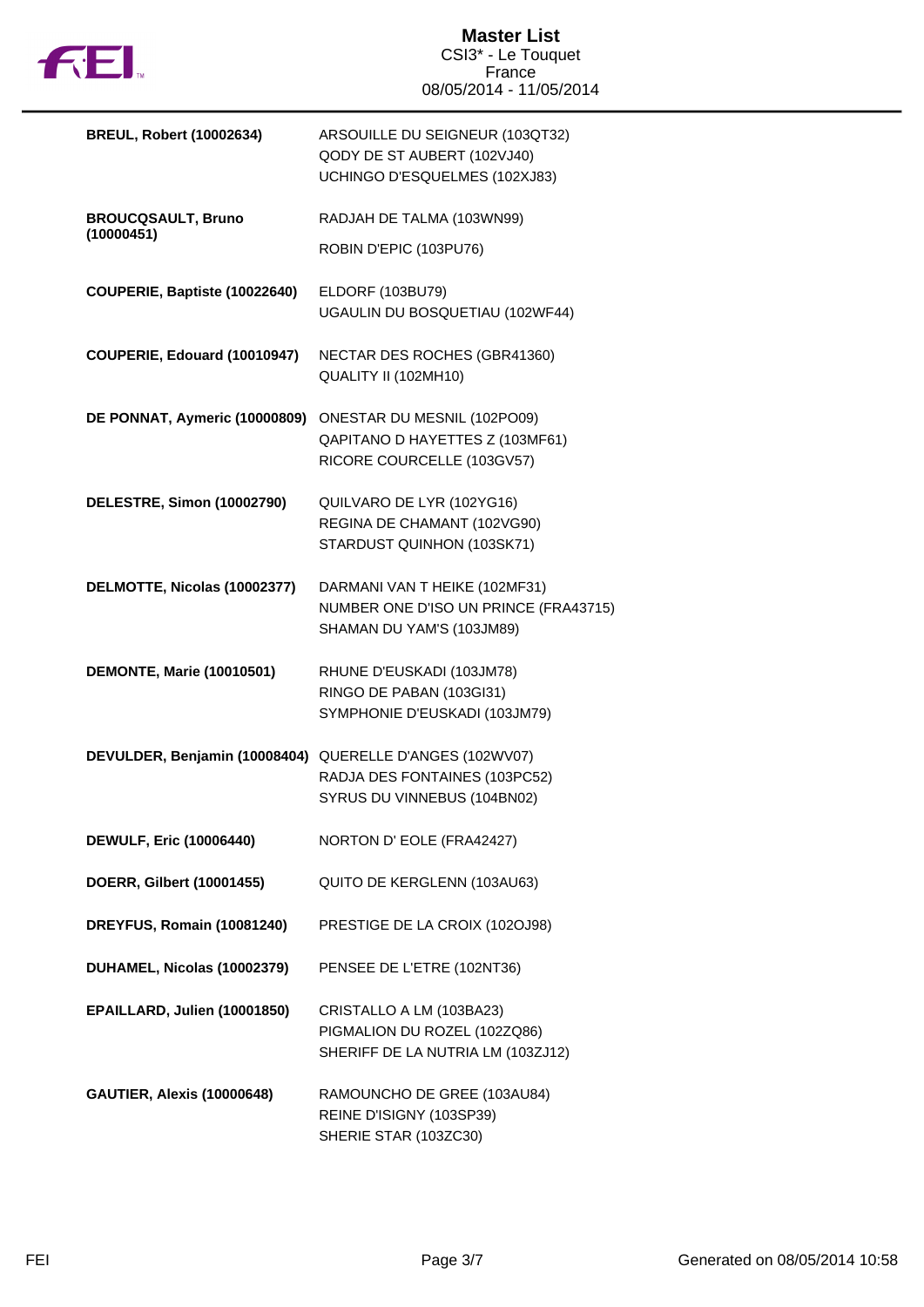

| GODART, Anne Sophie (10014951) A AMELUSINA (102VJ42) |                                    |  |
|------------------------------------------------------|------------------------------------|--|
|                                                      | FAME VAN DE PLATAAN (103MW10)      |  |
|                                                      | VIDRETTA M DE BELLIGNIES (103WT90) |  |
|                                                      |                                    |  |
| GONIN, Julien (10016434)                             | QUARTZ DE PREUILLY (103AF99)       |  |
|                                                      | QUEEN GIRL KERVEC (103IM14)        |  |
|                                                      | SOLEIL DE CORNU CH (103RU89)       |  |
|                                                      |                                    |  |
| HECART, Michel (10011454)                            | NOKIA DE BREKKA (FRA45677)         |  |
|                                                      | QUATRIN DE LA ROQUE (102UY17)      |  |
|                                                      | SALTHO DE LA ROQUE (103VO22)       |  |
|                                                      |                                    |  |
| <b>HUREL, Jerome (10001741)</b>                      | BONJOVI (103WC42)                  |  |
|                                                      | <b>CANTOS (102RA73)</b>            |  |
|                                                      | <b>URANO (103EZ95)</b>             |  |
| LE BERRE, Marc (10015490)                            | RUBIS DU RUSTICK (103PK26)         |  |
|                                                      |                                    |  |
| LEVY, Edward (10067126)                              | BELLE ROCK (102ZX82)               |  |
|                                                      | PUISSANCE DU JOUAS (103MF80)       |  |
|                                                      | QUARTO MAIL (102ZD02)              |  |
|                                                      |                                    |  |
| MARCOTTE, VALENTIN (10035878)CONCEPT TM (102QS76)    |                                    |  |
| MOURIER, Jean Luc (10009295)                         | BIRKHOF S CORTEZ (102SV74)         |  |
|                                                      | PLATINE SAINT AMOUR (102ZU12)      |  |
|                                                      | QUECHUA DE LA VIE (102YR25)        |  |
|                                                      |                                    |  |
| PIGEON, Thibault (10023229)                          | JASMIN DU PERRON (FRA09883)        |  |
|                                                      | NECTAR DU MURIER (FRA44995)        |  |
|                                                      | SUPERSTAR DE KREISKER (103WI80)    |  |
|                                                      |                                    |  |
| ROCUET, MARGAUX (10030566)                           | CHIVAS VAN PAEMEL Z (102YO29)      |  |
|                                                      | QUALIFYING DE HUS (103HI53)        |  |
|                                                      | QUESADA D'ELLE (102YZ95)           |  |
| ROUSSEAU, Thomas (10008403)                          | PACIFIC DU CRIOLO (102ZM38)        |  |
|                                                      | RIO DE VAINS (103GN42)             |  |
|                                                      | ROXANNE DE LA ROQUE (102VD03)      |  |
|                                                      |                                    |  |
| ROZIER, Philippe (10002549)                          | CHESTER 140 (102MR62)              |  |
|                                                      | RAHOTEP DE TOSCANE (103HI18)       |  |
|                                                      | UNPULSION DE LA HART (102VK85)     |  |
|                                                      |                                    |  |
| <b>SKALLI, FANNY (10034759)</b>                      | CANDY 705 (103KH97)                |  |
|                                                      | <b>ULARA (103DA61)</b>             |  |
| <b>TREHOUST, ALICE (10069110)</b>                    | KALOE DES PERRIERES (102MH09)      |  |
|                                                      | QUIRIA D'ORION (103CX41)           |  |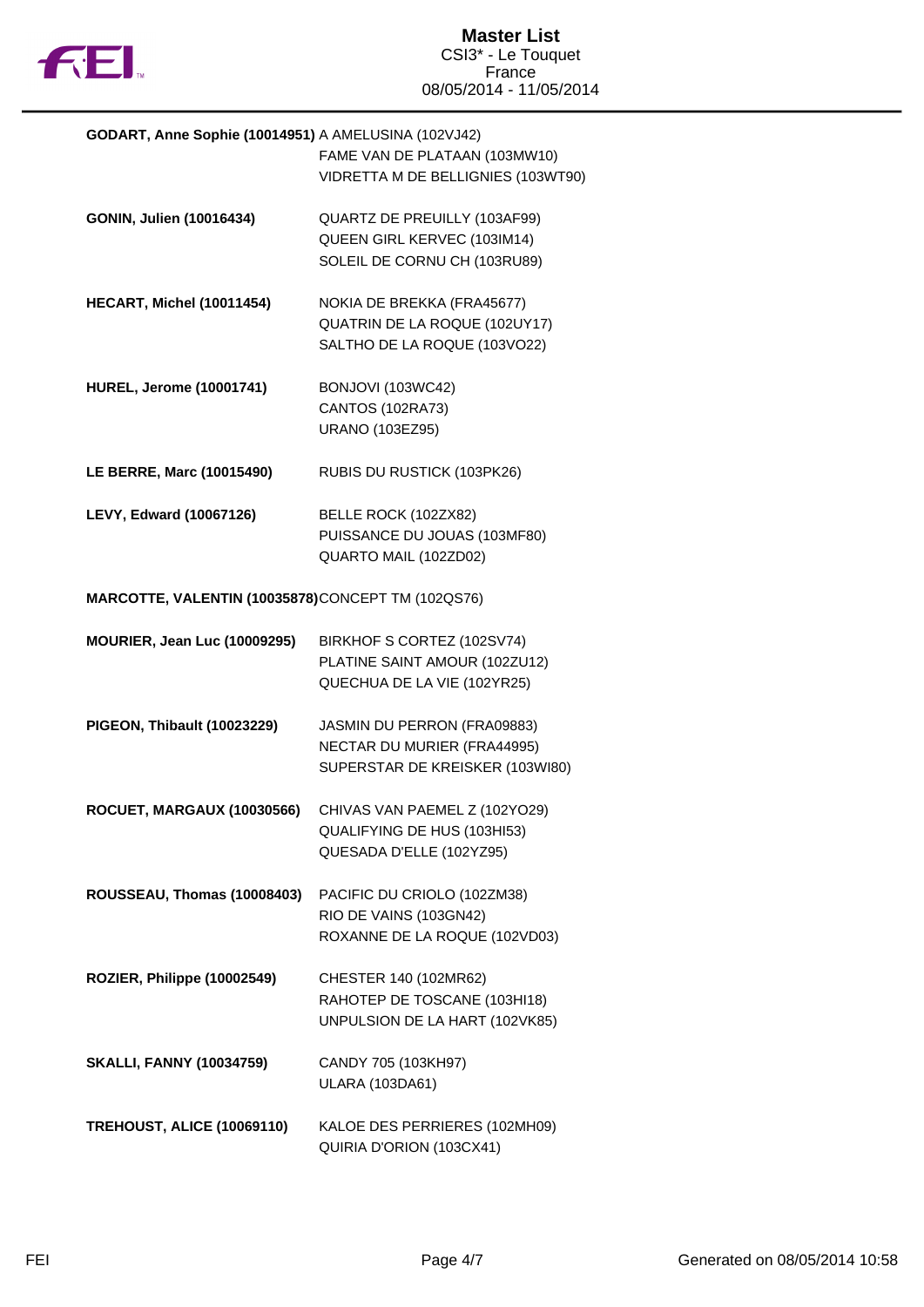| <b>THEI</b>                      | <b>Master List</b><br>CSI3* - Le Touquet<br>France<br>08/05/2014 - 11/05/2014 |  |
|----------------------------------|-------------------------------------------------------------------------------|--|
| <b>VACHER, Xavier (10018969)</b> | HARAM D?AUVERS (FRA09639)<br>PLINTON (102RX40)                                |  |
| Great Britain                    |                                                                               |  |
|                                  | Athletes: 5 Horses: 13                                                        |  |
| CLEE, Joe (10016433)             | FENTO CHIN S (103CP51)<br>UTAMARO D ECAUSSINES (102SS23)                      |  |
| NEILSON, Daniel (10025687)       | COCO BONGO (103HE26)<br><b>VARO M (GBR42017)</b>                              |  |
| <b>RENWICK, Laura (10015489)</b> | BELUGA (GBR14549)                                                             |  |
|                                  | LOUIS D'OR D AYMON Z (103TK85)                                                |  |
|                                  | ROLLER COASTER (GBR40937)                                                     |  |
| WHITAKER, William (10017385)     | BANDIO DE ROMME Z (103DA34)                                                   |  |
|                                  | CENTOMENTO JX (103NS82)                                                       |  |
|                                  | UPPERCLASS (NED40503)                                                         |  |
| <b>WILLIAMS, Guy (10007572)</b>  | CASPER DE MUZE (NED42455)                                                     |  |
|                                  | GOLDDIGGER (IRL03784)                                                         |  |
|                                  | SHERE KHAN (103BT57)                                                          |  |
| <b>Ireland</b>                   |                                                                               |  |
|                                  | Athletes: 4 Horses: 11                                                        |  |
| <b>BREEN, Shane (10007458)</b>   | FARAO VAN T VENNEHOF (103LP52)                                                |  |
|                                  | OMINERALE COURCELLE (GBR43003)                                                |  |
|                                  | ZARNITA (102WX79)                                                             |  |
| DUFFY, MICHAEL (10035421)        | CALIDO BOY (103VQ01)                                                          |  |
|                                  | FREESTYLE VD WOLFSAKKER (103MM68)                                             |  |
|                                  | WESTLAND RUBY (103SN06)                                                       |  |
| MCCARTHY, Darragh (10093614)     | FRAGILE D'OR (103TJ07)                                                        |  |
|                                  | HARLEQUIN PEARL (103GB33)                                                     |  |
| <b>O'CONNOR, Cian (10011406)</b> | <b>BLUE LOYD 12 (GER40423)</b>                                                |  |
|                                  | QUIDAM'S CHERIE (103CM37)                                                     |  |
|                                  | QUIDAM'S FLOWER (103TH80)                                                     |  |
|                                  |                                                                               |  |
| <b>Mexico</b>                    | Athlete: 1 Horses: 3                                                          |  |
| LAMBRE, Santiago (10000530)      | CARGO DE L'OBSTINATION (BEL42562)                                             |  |
|                                  | RAHMANNSHOF BEFORE (103LW04)                                                  |  |
|                                  | SKOVLUNDEGAARDS CASSIUS (103IX60)                                             |  |
| <b>Morocco</b>                   |                                                                               |  |
|                                  | Athletes: 4 Horses: 8                                                         |  |
| AL AHRACH, Ali (10034045)        | QUATTRO DU GUE (102XU35)<br>REVERIE DE ROY (103TW31)                          |  |
|                                  |                                                                               |  |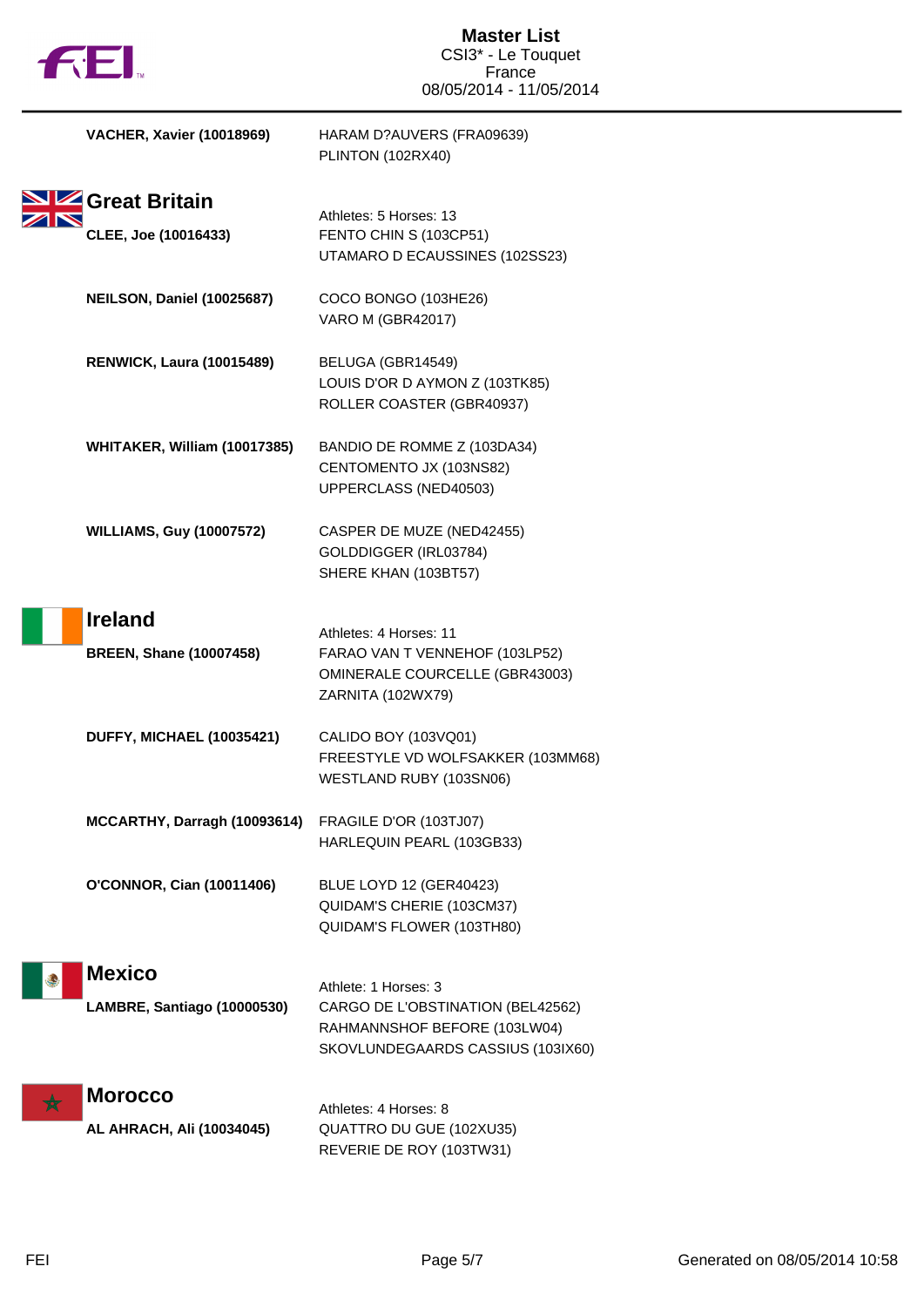| BENKHRABA, LEINA (10091915)                                 | NEW MAN ROUGE (FRA45738)<br>QUETAM DES ETISSES (102VB08)                                                      |
|-------------------------------------------------------------|---------------------------------------------------------------------------------------------------------------|
| <b>BENNANI SMIRES, ABDESLAM</b><br>(10055355)               | MOWGLI DES PLAINS (FRA44152)                                                                                  |
| OUADDAR, Abdelkebir (10008056) CORDANO SITTE Z (102OA85)    | QUEBEC TAME (102WX59)<br>QUICKLY DE KREISKER (102YN68)                                                        |
| <b>Spain</b><br><b>CORDON, Pilar Lucrecia</b><br>(10000510) | Athletes: 2 Horses: 3<br>CORIANA VAN KLAPSCHEUT (102QC26)<br>QARLAM DES ETISSES (102YQ94)                     |
| EPAILLARD, Susana (10002873)                                | QIRA D AUGE (103CR72)                                                                                         |
| <b>Switzerland</b><br><b>PINTO, Manuel (10045366)</b>       | Athletes: 2 Horses: 6<br><b>BOSTON (103LR47)</b><br><b>FEVRIE (102UY22)</b><br>I.Z. CASTELLO D?ORO (GER27881) |
| RUTSCHI, Niklaus (10009494)                                 | EARL PERY'S CARO CH (103DM36)<br>SI GRACIEUSE ARDENTE (103TH29)<br>WINDSOR XV (102NX88)                       |
| <b>United States of</b>                                     | Athletes: 5 Horses: 11                                                                                        |
| America<br><b>ANTHONY, Carly (10026626)</b>                 | A S HYO ALTANERO (103AX65)<br>DOLLAR VAN T EIGENLO DH (102OL83)<br>ROSANA DU PARK (103DK88)                   |
| DEBANY CLERO, Alice (10000660) ALANIS W (102WU53)           | AMAREUSA S (102WU87)                                                                                          |
| PESSOA, Alexa (10009006)                                    | HH LETS FLY (GER24994)<br>LEVADE 35 (102Zl21)                                                                 |
| PRUDENT MONAHAN, Katie<br>(10001904)                        | CADE (SUI40827)                                                                                               |
| ZIEGLER, CAITLIN (10067851)                                 | CHRISTINE (103DG86)<br>EUROCOMMERCE NEVADA (102YJ12)<br>TOUCH DOWN (102OC33)                                  |
| Venezuela                                                   | Athlete: 1 Horses: 3                                                                                          |